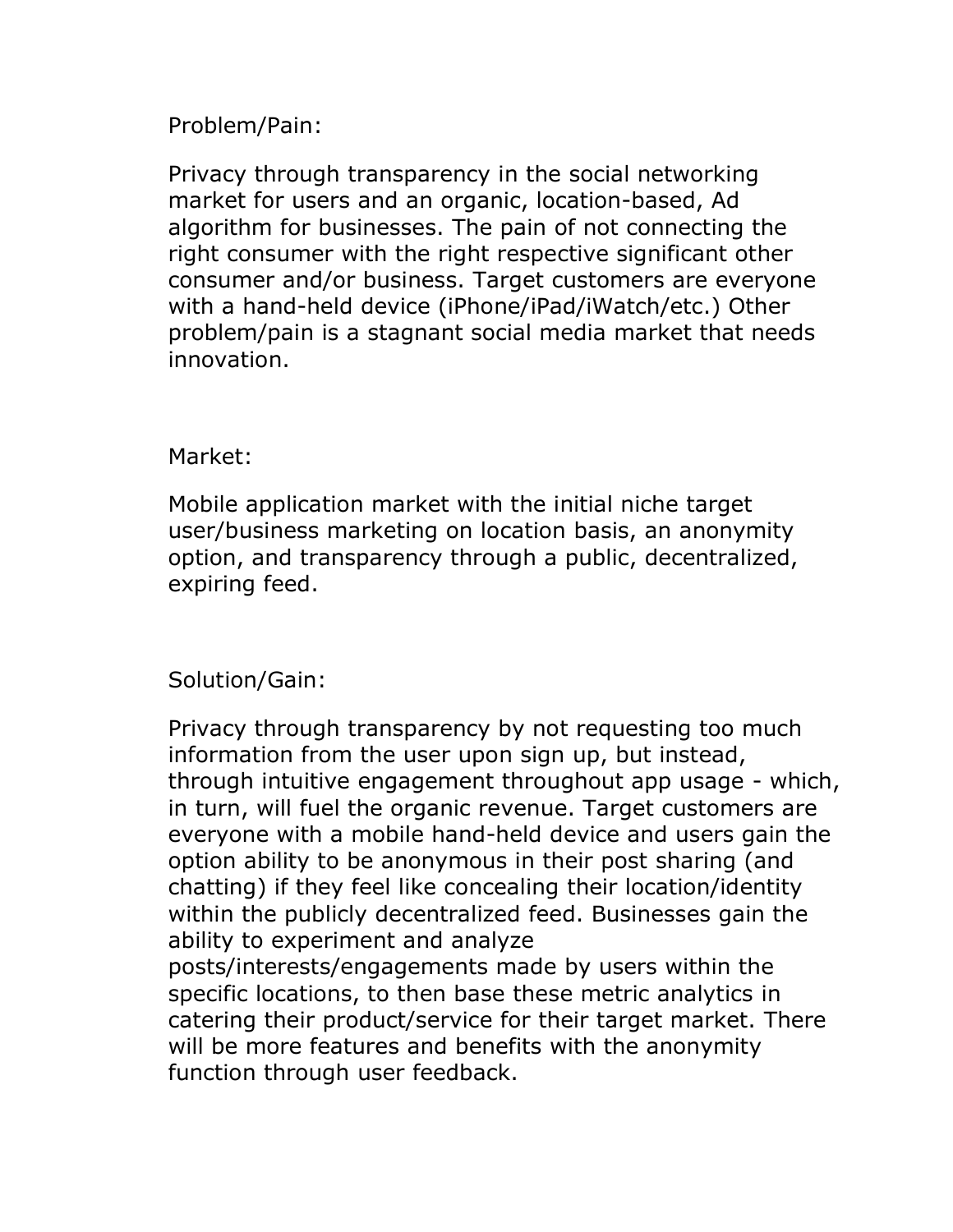Cost, Business Model, & Scalability:

- o **Cost** = \$32.5m for development, personnel and marketing. Further details, outlined with charts, are shown in the business plan.
- o **Business Model** = Users will have the option to further increase post duration from expiring for a certain premium. For example, \$1 for a week, compared to the standard set expiration, or \$4 for a month, etc. Businesses will consistently be auctioning for a temporary position, as a franchise, on the public feed, within each appropriate radius, for a limited duration. Business posts must undergo a strict artistic design protocol for the user to be unable to tell that it is an ad - preventing disruption in consumer affairs within the app. Auction resets when the franchise's ad duration expires and is again open to all franchises for bidding a spot per location radius.
- o **Scalability** = Growth will be reached on a global scale when all cities, and their respective franchises contained within the neighborhoods of the cities, are penetrated with this innovative model. The post expiration prevents saturation and the required intuitive ad design protocol ensures organic mutual engagement between users and businesses.

The Ask:

Mutual collaboration and partnership for taking the app vision to the next stage. Seik, Inc. is an incorporated C-Corp. No shares or stock have been issued at this time.